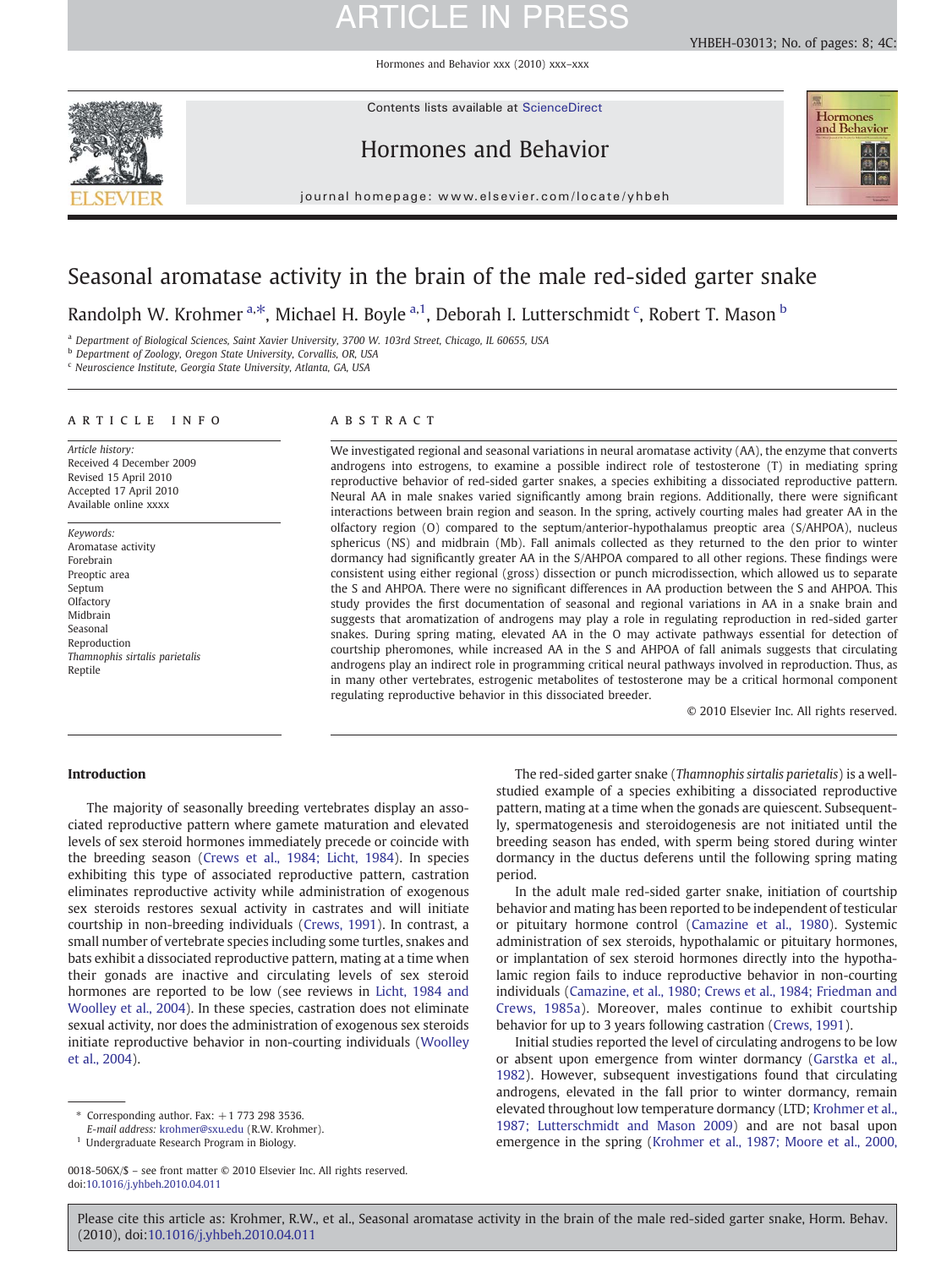[2001\)](#page-6-0). More recently, [Lutterschmidt and Mason \(2009\)](#page-6-0) demonstrated that androgen concentrations are elevated during the fall and decline significantly faster in snakes hibernated at warmer temperatures (i.e., 10 versus 5 °C). Thus, androgen concentrations appear to decline during winter dormancy via metabolic clearance. These results indicate that the observed annual variation in spring androgen levels may be related to a variation in environmental conditions, particularly temperature profiles [\(Lutterschmidt and Mason, 2009\)](#page-6-0). To date, the only known stimulus capable of initiating courtship behavior in the red-sided garter snake is a prolonged period of LTD ([Camazine et al., 1980; Garstka et al., 1982;](#page-6-0) [Bona-Gallo and Licht, 1983; Whittier et al., 1987](#page-6-0)). Similar to the suggestions of [Crews \(1991\) and Saint Girons et al](#page-6-0). (1993), our current hypothesis is that elevated androgen concentrations during the fall and winter dormancy period, in combination with low temperature exposure, induce the changes in neuroanatomy and neurophysiology necessary to elicit reproductive behavior in the spring ([Krohmer et al.,](#page-6-0) [1987; Lutterschmidt and Mason, 2009](#page-6-0)).

Studies of the neural pathways regulating sexual behavior in male vertebrates have shown that the anterior-hypothalamus preoptic area (AHPOA) is a major integrative region for the coordination of internal and external stimuli [\(Crews and Silver, 1985; Ingle and Crews, 1985](#page-6-0)). These neural pathways contain sexually dimorphic sex steroid concentrating nuclei (regions) in the AHPOA, bed nucleus of the stria terminalis (BNST), nucleus sphericus (NS), septum (S) and ventromedial nucleus of the amygdala (AMY) ([Tobet et al., 1986;](#page-7-0) [Cherry et al., 1990; Aste et al., 1993; O'Bryant and Wade, 2002; Beck](#page-7-0) [et al., 2008](#page-7-0)). Moreover, both androgens and estrogens can cause hypertrophy of these sex steroid concentrating nuclei [\(Balthazart and](#page-6-0) [Adkins-Regan, 2002; Panzica et al., 1996\)](#page-6-0). Similar to species exhibiting an associated reproductive pattern, the AHPOA also plays an important role in regulating reproduction of male red-sided garter snakes. Lesions placed in the AHPOA of male snakes eliminates all courtship behavior ([Friedman and Crews, 1985b; Krohmer and Crews,](#page-6-0) [1987a](#page-6-0)), while lesions limited to the anterior portion of the preoptic area (POA) affect thermoregulatory capabilities but do not automatically affect courtship behavior and mating [\(Krohmer and Crews,](#page-6-0) [1987a](#page-6-0)). In the male red-sided garter snake, the neural regions that comprise the pathways regulating reproductive behavior (i.e., POA, NS, S and hypothalamus) also contain sex steroid concentrating nuclei [\(Halpern et al., 1982](#page-6-0)) that are responsive to both androgens and estrogens (Baleckaitis and Krohmer, unpublished data). However, unlike the majority of seasonally breeding vertebrates, where sex steroids play a critical role in the initiation of courtship behavior, the role of sex steroid concentrating nuclei in an animal exhibiting a dissociated reproductive pattern remains unknown, as does the importance of sex steroid hormone metabolism within these neural regions.

One component of sex steroid hormone metabolism critical to regulating sexual behavior in associated breeders is aromatase, the enzyme that catalyzes the conversion of androgens to estrogens. Since the initial characterization of aromatase in the brains of several vertebrate species [\(Naftolin et al., 1975](#page-7-0)), aromatase activity has been found in all major vertebrate groups [\(Callard et al., 1978a,b](#page-6-0)). The importance of estrogens in the control of reproductive behavior has been investigated in great detail in both mammals and birds (e.g., [Balthazart et al., 2009; Wallen and Baum, 2002](#page-6-0)). Specifically, it has been shown that aromatization of testosterone (T) in the POA can mediate the activation of many aspects of reproductive behavior in a variety of vertebrate species (e.g., [Balthazart, 1989; Ball and](#page-6-0) [Balthazart, 2002, 2004; Baum, 2003; Naftolin et al., 1997; Wallen](#page-6-0) [and Baum, 2002](#page-6-0)). However, only a few studies have examined the role of aromatase in the control of courtship behavior and mating in reptiles ([Callard, 1983; Beck and Wade, 2009a,b; Rosen and Wade,](#page-6-0) 2001; [Winkler and Wade, 1998; Wade, 1997](#page-6-0)). Using an antibody developed for quail (QR1; [Foidart et al., 1995\)](#page-6-0), [Krohmer et al. \(2002\)](#page-6-0) documented that aromatase enzyme is present in all regions of the

male red-sided garter snake forebrain. This study identified aromatase enzyme in two morphologically distinct cell types. Type II neurons, characterized as small neurons with a weakly staining cell body and few, if any, visible processes are found scattered throughout the entire forebrain. In contrast, the large, deeply staining Type I neurons are concentrated in areas containing sex steroid concentrating nuclei that are associated with the regulation of courtship and mating ([Halpern](#page-6-0) [et al., 1982; Krohmer et al., 2002](#page-6-0)). Thus, elevated circulating levels of testosterone during fall and winter dormancy, in association with sex steroid concentrating nuclei within the pathways that control courtship behavior and mating, suggest that testosterone may play a role in regulating reproduction indirectly through its neural aromatization to estrogens. To better understand the importance of neural sex steroid hormone metabolism to dissociated breeders, we examined the seasonal variation in aromatase activity (AA) among different regions of the male red-sided garter snake forebrain.

#### Material and methods

#### Animal and tissue collection

Male red-sided garter snakes (T. sirtalis parietalis) were collected from dens located in the Interlake Region of Manitoba, Canada during the spring mating season and in the fall as animals were returning to the dens in preparation for winter dormancy (Experiment 1,  $n=10$ /season; Experiment 2,  $n=24$ /season). All animals were returned to the field lab in Chatfield, Manitoba and, when possible, processed within 4 h or maintained in outdoor testing arenas [\(Moore and Mason, 2001\)](#page-7-0) under natural conditions for no more than 5 days. Briefly, the snout-vent length (SVL) and body mass of each animal was measured and a lethal dose of sodium brevital (methohexitol) was administered (Jones Pharma Inc., St. Louis, MO, [Wang et al., 1977](#page-7-0)). Once anesthetized, the heart was exposed, 0.2 ml of 1% heparin (Sigma, St. Louis, MO) was injected into the ventricle and animals were perfused through the heart with cold buffered saline (pH 7.2) until the return flow was clear (approximately 100 ml). Following perfusion, the brain was removed from the cranium, cryoprotected in 20% sucrose in 0.1 M phosphate buffer solution (pH 7.2) at 4 °C overnight, snap frozen on dry ice and stored at −70 °C until processed. The Saint Xavier University IACUC adheres to the principles set forth by NIH and the PHS policy on Humane Care and Use of Laboratory Animals. This study was conducted in accordance with the guidelines adopted by the Saint Xavier University Institutional Animal Care and Use Committee (IACUC).

#### Brain dissections

#### Experiment 1. Regional dissection

Brains ( $n = 10$ /season) were removed from  $-70$  °C, placed on a glass plate seated over ice, allowed to warm slightly to prevent shattering and dissected into four regions: olfactory (O), NS, septum/ anterior-hypothalamus preoptic area (S/AHPOA), and midbrain (Mb) [\(Fig. 1](#page-2-0)A). All neural tissue anterior to the optic chiasm was identified as O. Subsequently, the optic chiasm formed the anterior-most extent of the S/AHPOA while the blood sinus containing the pineal gland at the junction of the telencephalon and midbrain marked the posterior border ([Halpern, 1980; Krohmer and Crews, 1987a,b; Krohmer et al.,](#page-6-0) [2002\)](#page-6-0). The border between the S/AHPOA and NS was distinguished by the lateral extent of the optic tracts. Each region was placed into a separate conical tube containing cold stabilizing medium (50 mM potassium phosphate, 0.1 mM EDTA, 20% glycerol and 1.0 mM dithiothreotol, all purchased from Sigma, St. Louis, MO, USA) and maintained on ice until assayed.

#### Experiment 2. Specific area punch microdissection

Specific area punch microdissection of the brains was performed using a modification of the procedure of [Palkovitz \(1973\)](#page-7-0). The specific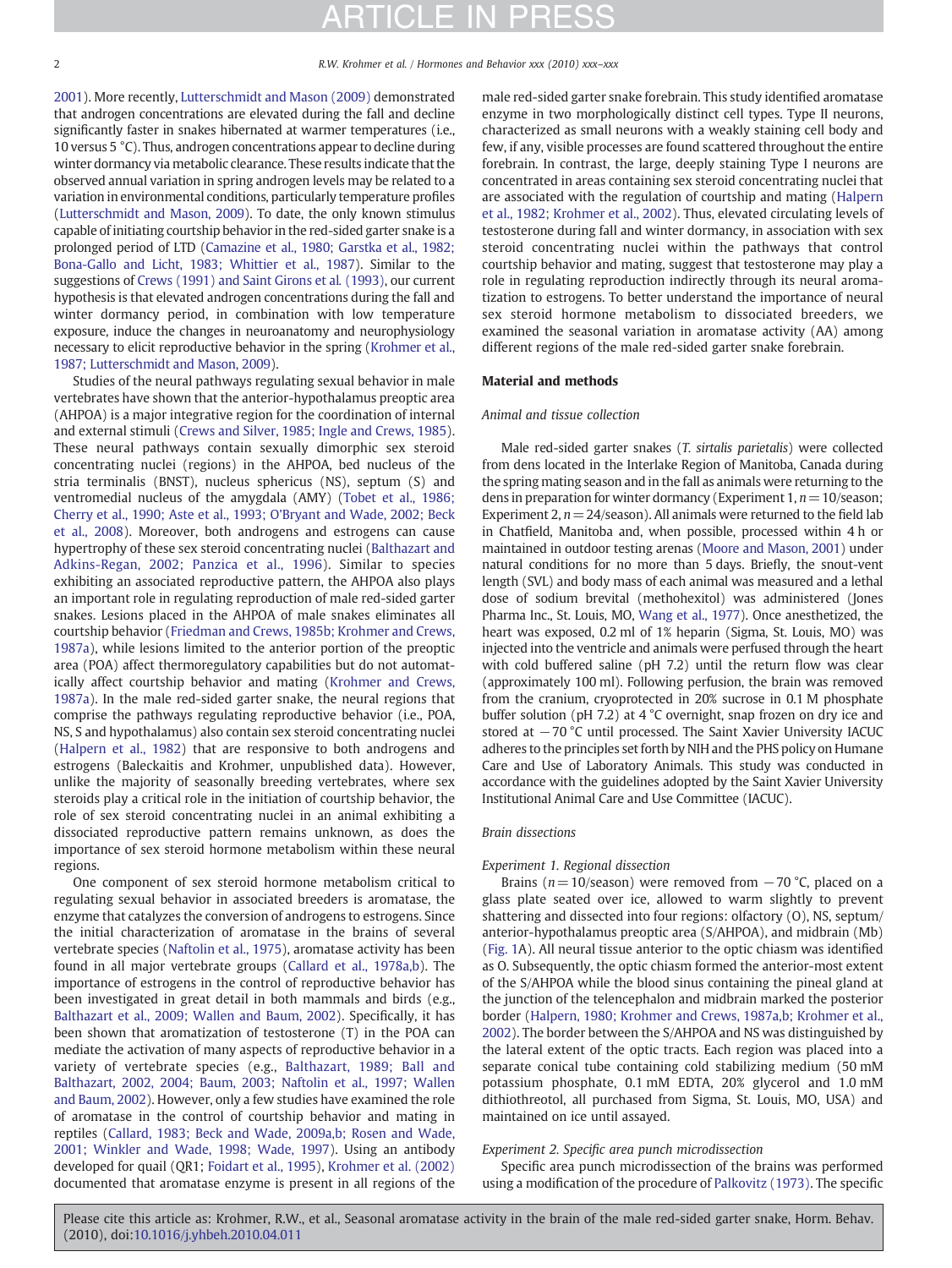R.W. Krohmer et al. / Hormones and Behavior xxx (2010) xxx-xxx

<span id="page-2-0"></span>

Fig. 1. Schematic drawings of the snake brain. (A) Dorsal view of red-sided garter snake brain depicting the regional dissections used in Experiment 1. (B) Coronal sections illustrating the specific area punch microdissections used in Experiment 2. Upper figure depicts a section at the level of the accessory olfactory area; lower figure depicts a section at the level depicting the AHPOA, S and NS. While only one punch was taken from each region/snake, the multiple circles show the variation of punch placement within each region. Drawing by L. Kostovich, Undergraduate Research Program in Biology. Abbreviations: III, third ventricle; aDVR, anterior dorsal ventricular ridge; AHPOA, anterior-hypothalamus preoptic area; AC, anterior commissure; AOB, accessory olfactory bulb; AOT, accessory olfactory tract; Bnst, bed nucleus of the stria terminalis; d, dorsal cortex; l, lateral cortex; LFB, lateral forebrain bundle; m, medial cortex; MOB, main olfactory bulb; nLOT, nucleus of the lateral olfactory tract; NS, nucleus sphericus; Nsl, lateral septal nucleus Nsm, medial septal nucleus; optr, optic tract; olfactory tubercle; pDVR, posterior dorsal ventricular ridge; POA, preoptic area; ra rostral amygdaloid nucleus; sm, strial medullaris; sr, rostral septal nucleus; va, ventral amygdaloid nucleus.

area punch microdissection has been found to minimize the inclusion of non-aromatase containing tissues ([Palkovits and Brownstein, 1983;](#page-7-0) [Roselli et al., 1985; Roselli, 2007](#page-7-0)) and was utilized in this study to assess AA within suspected sex steroid concentrating nuclei.

Brains ( $n = 24$ /season) were removed from  $-70$  °C and mounted rostral side up on a cryostat chuck seated on dry ice using Histo Prep Frozen Tissue Embedding Media (Fisher Scientific, Fair Lawn, NJ). The mounted brains were transferred to a Leitz 1720 cryostat (Germany), allowed to warm to  $-15$  °C, sectioned at 200  $\mu$ m and placed on microscope slides. The slides were warmed slightly to affix the tissue sections, placed into a humidity controlled chamber and stored at −70 °C until tissue punches were collected.

Punches were collected from tissue sections placed on top of an ice chamber and viewed with a dissecting microscope that was placed inside the cryostat set at −30 °C. Punch microdissection allowed for the separation of the S and AHPOA. Tissue punches were taken from areas previously shown to contain high concentrations of aromataseimmunoreactive (ARO-ir) cells [\(Krohmer et al., 2002\)](#page-6-0). Using the optic chiasm, optic tracts, third and lateral ventricles as landmarks, tissue punches were collected from the regions of the AHPOA, NS, O and S (Fig. 1B) using a modified 20-guage needle fitted with a stylet. No tissue was collected from the Mb. Once the punches were collected, all tissue sections were stained in luxol-fast blue and examined with a Nikon Labphot-2 light microscope to verify the accuracy of punch placement.

To ensure enough tissue was collected from each region to carry out the assay, punches from four animals were pooled to make up each of the regions assayed. Therefore, for each region  $n=6$  samples per season, with each sample comprised of a single brain punch collected and pooled from four independent snakes (for a total of 24 snakes collected per season for this part of the study). The combined tissues were placed into labeled conical vials containing a cold stabilizing medium (50 mM potassium phosphate, 0.1 mM EDTA, 20% glycerol, and 1.0 mM dithiothreotol) and stored at −70 °C until assayed.

#### Aromatase assay

The aromatase assay developed for use in the red-sided garter snake is a modification of [Canick and Ryan \(1976\), Tobet et al. \(1985\)](#page-6-0) [and Krohmer and Baum \(1989\).](#page-6-0)  $1,2,6,7$ - $[³H]$  androst-4-ene, 17-dione (graciously supplied by Amersham Pharmacia Biotech, Piscataway, NJ) was purified by thin layer chromatography immediately prior to use. Unlabeled steroids were purchased from Steraloids (Wilton, NH, USA).

Brain tissues were removed from the stabilizing medium and homogenized on ice in a Teflon-glass tissue grinder containing cold 0.1 M potassium phosphate buffer, pH 7.4. All homogenates were maintained on ice until assay initiation. Incubation was initiated by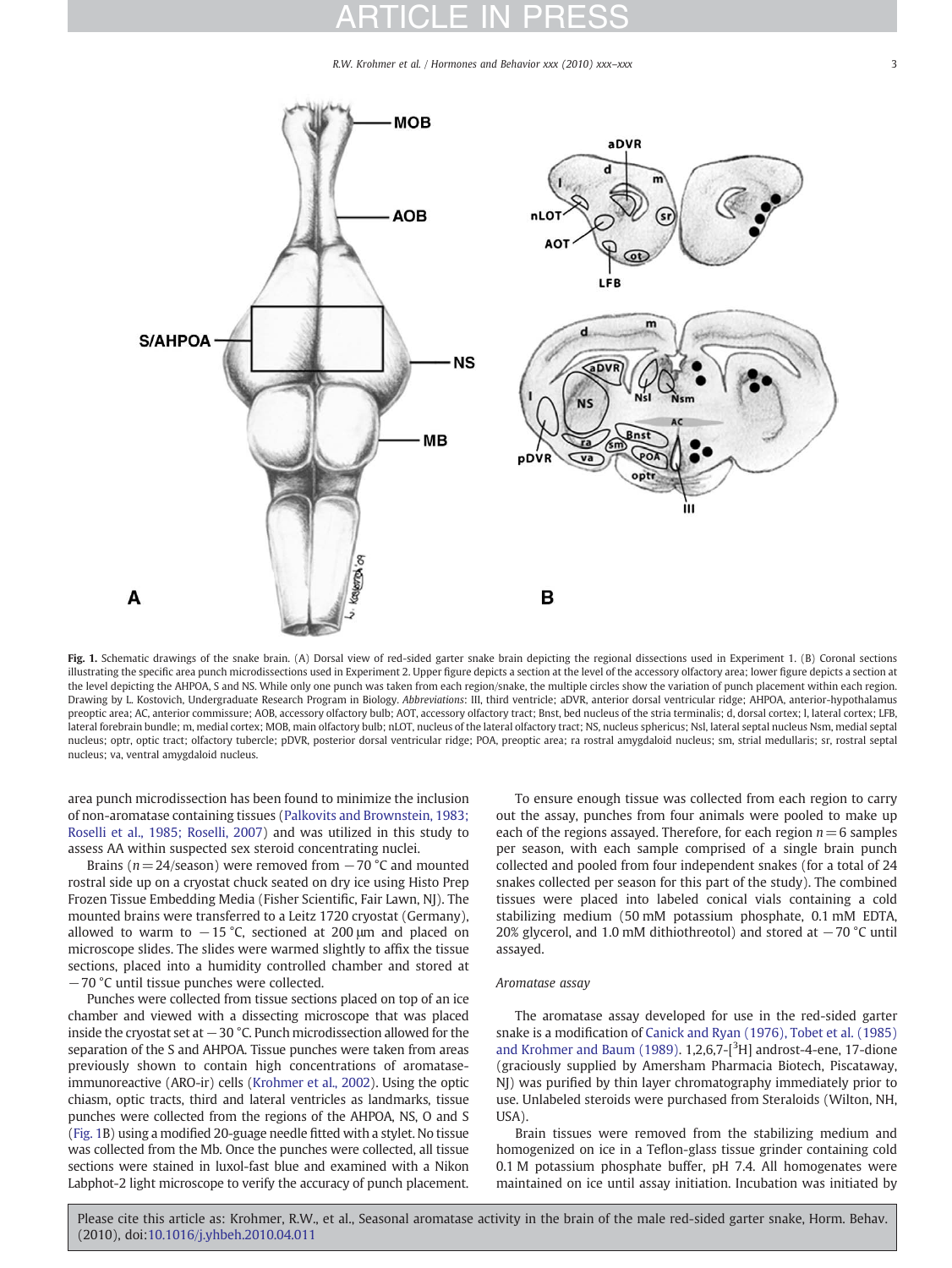<span id="page-3-0"></span>4 R.W. Krohmer et al. / Hormones and Behavior xxx (2010) xxx–xxx

adding 200 μl of the homogenized tissue to glass tubes containing 200 picomoles (pmol)  $1,2,6,7$ - $[$ <sup>3</sup>H] androst-4-ene, 17-dione (specific activity = 5 Ci/mmol, final concentration =  $0.5 \mu$ M) and 200  $\mu$ l of 0.1 M potassium phosphate buffer (pH 7.4). Two mM NADPH cofactor (Sigma, St. Louis, MO, USA) was added immediately prior to use. Background counts were determined by incubating tubes containing 200 pmol 1,2,6,7-[<sup>3</sup>H] androst-4-ene, 17-dione, buffer and cofactors but no tissue. The tubes were incubated and shaken gently for 90 min at 37 °C in a water bath (determination of optimal assay conditions is described in the following section). The reaction was terminated by adding 400 μl of methanol to each tube.

The homogenized tissue was pelleted by centrifugation (10 min @ 4000 RPM) and the supernatant transferred to a clean tube. Proteins were solubilized with 1 N NaOH and stored at 4 °C until protein determination. Aliquots of the supernatant (50 μl) were spotted in duplicate onto the preabsorbent region of silica gel G thin layer chromatography (TLC) plates (Analtech, Newark, DE) with 50 μl of carrier steroids (25 μg each of 17β estradiol and estrone in 1 ml absolute ETOH) placed on top. The loaded TLC plates were run three times in acetone to advance the steroids to the edge of the preabsorbent region and two times in benzene:heptane:ethyl acetate (5:2:3). The plates were allowed to dry completely between successive runs. The carrier steroids and substrate products were visualized using iodine vapor. The bands containing estrone were scraped into 5 ml scintillation vials and the silica gel was inactivated with 400 μl of distilled water. Toluenebased liquid scintillation cocktail was added to each vial, which were then vortexed and counted for 20 min in a Beckman LS 1800 liquid scintillation counter. A representative number of bands containing the substrate  $(^{3}$ H-androstenedione) and estradiol product were also collected and counted. While a large number of counts remained in the substrate bands, no band containing 17β estradiol scrapings exceeded background counts.

Protein content of each sample was determined by the method of [Lowry et al. \(1951\).](#page-6-0) Aromatase assay results are expressed as pmol product formed per milligram (mg) protein per 90 min. For each experiment, all samples were run in a single aromatase assay to eliminate the potential for interassay variation.

#### Determination of optimal aromatase assay conditions

While published accounts of aromatase assays conducted in reptiles report varying incubation times, aromatase assays in snakes [\(Callard et al., 1977\)](#page-6-0) and lizards ([Wade, 1997\)](#page-7-0) reported 37 °C as their incubation temperature. The optimal conditions for assaying neural tissues of the red-sided garter snake were determined by examining varying concentrations of whole brain homogenates over a wide range of incubation times and temperatures. The amount of brain tissue used in this assay was found to be optimized at 200 µl of homogenate. While estrone production could be detected at as low as 50 µl, estrone production reached a maximum level at 200 µl and remained level at 250 µl. We also measured estrone production at varying temperatures (i.e., 15, 20, 25, 37 °C) and incubation times (i.e., 10, 30, 45, 60, 90 and 120 min) to determine the optimal assay temperature and incubation time for red-sided garter snake tissue.

At temperatures below 20 °C, no labeled estrone, aromatized from the substrate  $(1,2,6,7-[{}^{3}H]$  androst-4-ene, 17-dione), could be measured after a 120 min incubation. At temperatures between 25 and 30 °C, estrone could be detected after 120 min, but at levels only slightly higher than blank controls. At 37 °C, estrone production could be measured even after a 10 min incubation (Fig. 2). At this incubation temperature, estrone production varied significantly with incubation time ( $F = 5.78$ ;  $df = 5$ ;  $p = 0.0012$ , results from a one-way ANOVA followed by a Tukey's multiple comparisons test). Estrone production was significantly greater ( $p<0.002$ ) at incubation times of 90 and 120 min compared to incubations ranging from 10–60 min. No significant difference ( $p = 0.93$ ) was found between 90 and 120 min



Fig. 2. Time course of aromatase enzyme activity in AHPOA homogenates incubated at 37 °C.

incubations, suggesting the assay reaches maximum production at approximately 90 min. Therefore, incubation of tissues at 37 °C for 90 min was determined as the optimal assay conditions, which were subsequently used for all assays conducted in this study. However, it should be noted that the body temperature set-point of red-sided garter snakes may vary seasonally, and it is therefore possible that some of the seasonal variations in aromatase activity reported here may be due to seasonal differences in body temperature preferences. Future studies are needed to determine whether the temperature response curve for aromatase activity varies seasonally.

#### Assay verification

The end product of the assay (estrone) was validated and confirmed by recrystallization and gas chromatography/mass spectrometry following methods described by [LeMaster and Mason](#page-6-0) [\(2002\), Mason et al. \(1990\), Rosen and Wade \(2001\), and Wade](#page-6-0) [\(1997\).](#page-6-0) Recovery efficiency was determined by the addition of a known quantity of [<sup>3</sup>H] estrone to tubes processed in parallel. Estrone obtained by TLC of tubes containing the known quantity of  $[{}^{3}H]$ estrone exhibited a level of recovery of 72.1%. Estrone obtained by TLC of our samples exhibited a level of purity greater than 90% as demonstrated by ether extraction and recrystallization of pooled samples to a constant specific activity using ethanol and water [\(Tobet](#page-7-0) [et al., 1985; Rosen and Wade, 2001; Wade, 1997](#page-7-0)). The presence of estrone in the TLC extracts was further confirmed using a Hewlett Packard 5890 Series II gas chromatograph fitted with a split injector (280 °C) and a Hewlett Packard 5971 Series mass selective detector. Aliquots (1 μl) of the extract were injected onto a fused-silica capillary column (HP-1; 12  $m \times 0.22$  mm ID; Hewlett Packard) with helium as the carrier gas (5 cm/s). Oven temperature was initially held at 70  $^{\circ}$ C for 1 min, increased to 210 °C at 30 °C/min, held at 210 °C for 1 min, increased to 310 °C at 5 °C/min, and finally held at 310 °C for 5 min. The candidate estrone peak was characterized by comparison to the estrone peak in the published database included in the ChemStation software (Version B.02.05; Hewlett Packard). In addition, the gas chromatographic retention time and mass spectrum of the candidate estrone peak were identical to those of a synthetic estrone sample (Steraloids).

#### **Statistics**

For each experiment, we analyzed estrone concentrations using a two-way analysis of variance (ANOVA) with season (2 levels) and region (4 levels) as between-subjects factors. Both analyses were followed by a Tukey's pair-wise multiple comparisons procedure. Similar to the methods of [Gonçalves et al. \(2009\)](#page-6-0), we used multifactor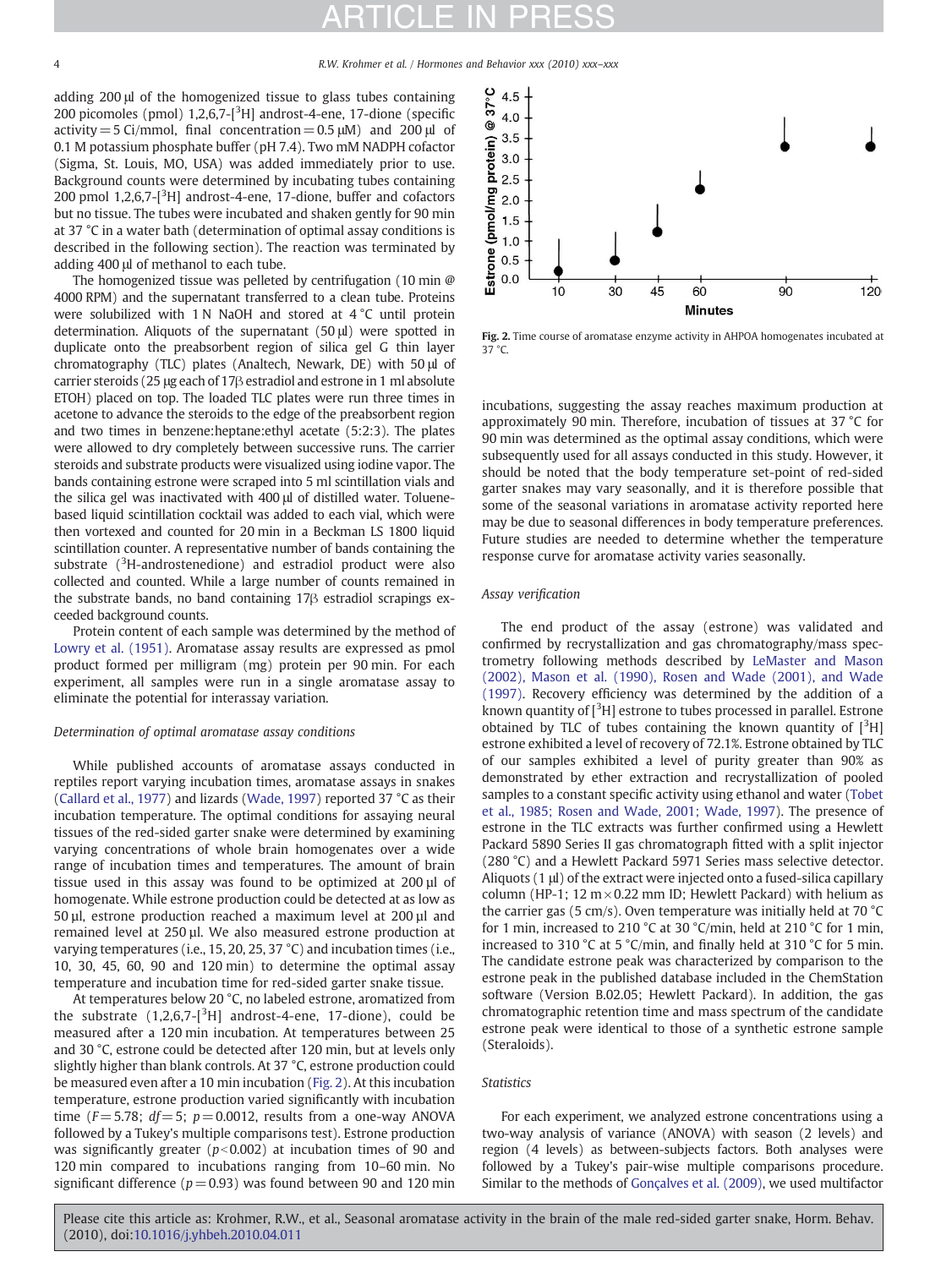R.W. Krohmer et al. / Hormones and Behavior xxx (2010) xxx–xxx 5

ANOVAs because these analyses permitted us 1) to compare statistically aromatase activity among the different brain regions examined and 2) to examine possible interactions between brain region and season. However, aromatase activity among the different brain regions examined may be related (i.e., not independent) within an individual. Thus, for comparison purposes we also performed multivariate analyses (MANOVA) for each experiment using brain region as the dependent variable and season as the between-subjects factor. We used Sigma-Stat® 3.5 [\(Systat, 2006\)](#page-7-0) and SPSS® 17.0 [\(SPSS, 2008\)](#page-7-0) for all statistical analyses. Data were natural log-transformed where necessary to correct for non-normality. The significance level for all statistical tests was set at  $p<0.05$ . All group data are reported as mean $\pm$ 1 standard error.

#### Results

#### Experiment 1. Regional dissection

There were significant main effects of brain region ( $F_{3,72}$  = 38.88,  $p$ <0.001) and season ( $F_{1,72}$  = 24.73,  $p$ <0.001) on AA (quantified as estrone production) in male red-sided garter snakes (results from a two-way ANOVA). In addition, we observed a significant interaction between brain region and season on estrone concentration  $(F_{3,72}= 87.14, p<0.001$ ; from a two-way ANOVA). Thus, we present here the results of statistical comparisons occurring within each level of a factor (i.e., the effect of brain region within each level of season and the effect of season within each brain region). In addition, the results of the multivariate ANOVA for the between-subjects factor season were identical to those of the two-way ANOVA. Thus, for consistency and completeness, all results reported here are from the two-way ANOVA followed by a Tukey's multiple comparisons procedure.

Within the fall season, the S/AHPOA had significantly higher aromatase activity (AA) than the other brain regions (O,  $q = 14.604$ ,  $p<0.001$ ; Mb,  $q= 14.07$ ,  $p<0.001$ ; NS,  $q= 15.12$ ,  $p<0.001$ ; from a Tukey's test; [Fig. 2\)](#page-3-0). There were no significant differences in AA between the O, Mb, and NS during the fall. In the spring, the O had significantly higher estrone production than the other brain regions (S/AHPOA,  $q = 17.728$ ,  $p < 0.001$ ; NS,  $q = 17.12$ ,  $p < 0.001$ ; Mb,  $q= 16.09$ ,  $p<0.001$ ; from a Tukey's test; [Fig. 2\)](#page-3-0). No other comparisons between regions within the spring season were significant.

Lastly, within each brain region, we observed significant differences in AA between the fall and spring seasons. The S/AHPOA was the only area with higher estrone concentrations in the fall than in the spring  $(q= 12.42, p<0.001$ ; from a Tukey's test; [Fig. 2](#page-3-0)). All other regions had significantly higher estrone concentrations in the spring (0,  $q = 19.90$ ,  $p < 0.001$ ; Mb,  $q = 3.28$ ,  $p = 0.023$ ; NS,  $q = 3.30$ ,  $p = 0.022$ ; from a Tukey's test; asterisks in [Fig. 2](#page-3-0)).

#### Experiment 2. Specific area punch microdissection

Similar to the results of Experiment 1, there was a significant main effect of brain region on estrone concentration ( $F_{3,47}=13.44$ ,  $p$ <0.001; results from a two-way ANOVA). The main effects of season were not statistically significant  $(F_{1,47}= 0.514, p= 0.477)$ , but a significant interaction between season and brain region was present  $(F_{3,47}= 35.25, p<0.001$ ; results from a two-way ANOVA; Fig. 3).

In the fall, the AHPOA had higher concentrations of estrone than the O ( $q=10.57$ ,  $p<0.001$ ) and NS ( $q=10.29$ ,  $p<0.001$ ), but there was no difference in estrone production between the AHPOA and S ( $q=2.87$ ,  $p=0.193$ ; all results from a Tukey's multiple comparisons test). In the spring, the O had higher concentrations of estrone than the AHPOA  $(q=8.69, p<0.001)$ , S ( $q=8.00, p<0.001$ ), and NS ( $q=17.12, p<0.001$ ).

Although the main effects of season were not statistically significant, the seasonal changes in AA varied significantly with region (i.e., there was a significant region  $\times$  season interaction). Similar to Experiment 1, within the factor brain region we observed significantly higher AA in fall-collected animals in both the AHPOA



Fig. 3. Aromatase activity, as measured by estrone production (pmol/mg protein; mean  $+$ 1 SEM), of regionally dissected brain areas of male red-sided garter snakes in fall (grey bars;  $n=10$ ) and spring (black; bars;  $n=10$ ). Asterisks indicate significant differences between spring and fall estrone concentrations within each brain region. Numbers represent statistical differences in estrone production among regions within the fall, while capital letters represent statistical differences among regions during the spring. Estrone concentrations were significantly higher during the spring for all brain regions except the AHPOA, which had significantly higher estrone levels in the fall. In the fall, estrone levels were highest in the AHPOA. Within the spring, estrone levels were highest in the olfactory region. All statistical comparisons are from a two-way ANOVA followed by a Tukey's multiple comparisons test.

 $(q= 8.474, p< 0.001)$  and S ( $q= 4.908, p= 0.001$ ; results from a Tukey's test; Fig. 3). In contrast, the O had significantly higher AA in the spring ( $q = 10.757$ ,  $p < 0.001$ ). There was no significant seasonal difference in AA in the NS. The results reported above for the between-subjects factor season from the two-way ANOVA followed by a Tukey's multiple comparisons test are identical to those of the multivariate ANOVA (Fig. 4).



Fig. 4. Aromatase activity, as measured by estrone production (pmol/mg protein; mean + 1 SEM) of punch microdissected brain areas of male red-sided garter snakes in fall (grey bars) and spring (black bars). For each season,  $n=6$  samples with each sample comprised of a single brain punch collected and pooled from 4 independent snakes ( $n=24$ /season). Asterisks indicate significant differences between spring and fall estrone concentrations within each brain region. Numbers represent statistical differences in estrone production among regions during the fall, while capital letters represent statistical differences among regions within the spring. Estrone concentrations were significantly higher during the spring in the olfactory region, while both the AHPOA and septum produced significantly more estrone in the fall. All statistical comparisons are from a two-way ANOVA followed by a Tukey's multiple comparisons test.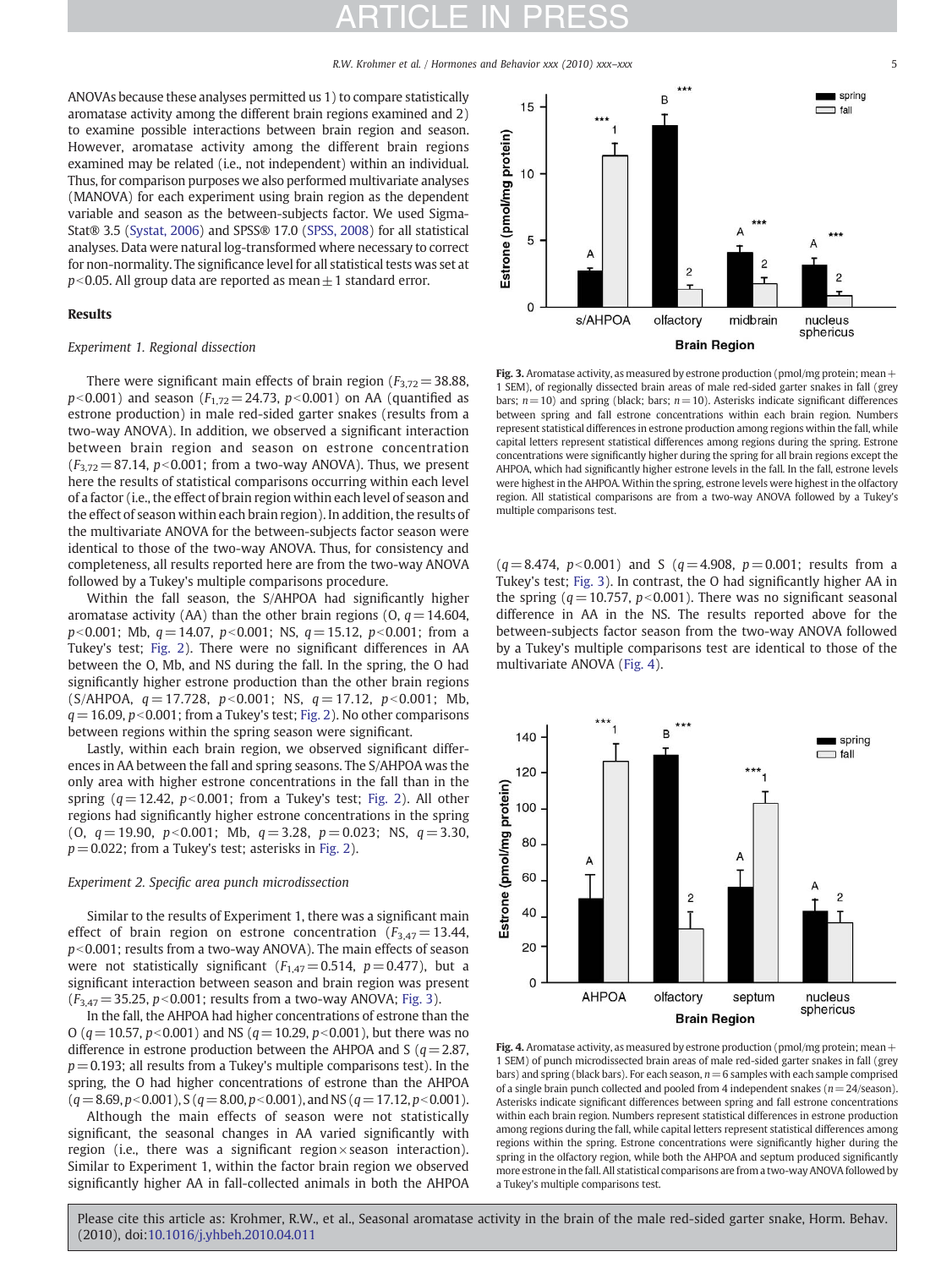6 R.W. Krohmer et al. / Hormones and Behavior xxx (2010) xxx–xxx

### Discussion

The present study documents AA in the brain of the male red-sided garter snake, a species exhibiting a dissociated reproductive pattern. AA (quantified as estrone production) was detected in all regions of the male red-sided garter snake forebrain, with significant seasonal differences in estrone production among the brain regions examined. In the regional brain dissection (Experiment 1), brains from fallcollected animals exhibited significantly greater estrone production in the S/AHPOA compared to the Mb, O, or NS. In contrast, brains of spring-collected animals exhibited greater AA in the O compared to all other regions. Using specific area punch microdissection to separate the S and AHPOA (Experiment 2), we observed no significant differences in estrone production between the S and AHPOA, while both of these regions again had significantly greater estrone production than the NS or O during the fall. Seasonal differences in AA were also observed within each brain region. The only exception was the NS, in which no significant difference was observed between fall and spring AA using the punch microdissection technique. While a trend for a seasonal difference in aromatase activity in the NS is present in Experiment 2, differences in the dissection techniques between these two experiments must be considered. Further research is needed to determine if the observed seasonal difference in AA in the NS using the gross dissection technique is due to the inclusion of non-NS tissue. Our data provide the first documentation of seasonal and regional variation in AA in a snake brain and suggest that the aromatization of androgens may play a role in regulating reproduction in red-sided garter snakes.

Although AA has been documented in all classes of vertebrates [\(Callard et al., 1978a,b\)](#page-6-0), relatively few studies have investigated AA in reptiles. In the only study to examine AA in a snake, [Callard et al.](#page-6-0) [\(1978a\)](#page-6-0) found AA in the forebrain of female brown watersnakes (Natrix taxispilota) but no activity was detected in the mid- or hindbrain. However, [Callard et al. \(1978a\)](#page-6-0) did not examine specific regions within the forebrain of the brown watersnake or examine possible seasonal variation. Although no other regional examination of AA in snakes is available, several studies have investigated the regional distribution of AA in a reptilian brain. In the painted turtle, Chrysemys picta, AA occurred in all regions of the forebrain with the greatest activity occurring in the amygdala and dorsal cortex [\(Callard](#page-6-0) [et al., 1977](#page-6-0)). In the green anole (Anolis carolinensis), AA was higher in the POA and hypothalamus [\(Wade, 1997](#page-7-0)).

The majority of studies of AA in reptiles have been conducted on lizards, animals exhibiting an associated reproductive pattern [\(Gobbetti et al., 1994; Wade, 1997\)](#page-6-0). In the green anole, testosterone facilitates sexual behavior in the male [\(Winkler and Wade, 1998;](#page-7-0) [O'Bryant and Wade, 2002\)](#page-7-0) while the conversion of testosterone to estrogens aid receptivity in females [\(Winkler and Wade, 1998\)](#page-7-0). [Rosen](#page-7-0) [and Wade \(2001\)](#page-7-0) found that courtship in male green anoles was partially mediated by 5 $\alpha$ -reductase, the enzyme that converts testosterone to dihydrotestosterone. However, AA was greater in breeding males than non-breeding males while there was no sex or seasonal variation in 5α-reductase activity.

The significantly greater level of estrone production we observed in the S/AHPOA (experiment 1) and the AHPOA and S (experiment 2) of fall-collected animals indicates that AA is higher in these regions. These data correlate with the higher density of aromatase-immunoreactive (ARO-ir) cells in the S and AHPOA of fall-collected male redsided garter snakes [\(Krohmer et al., 2002](#page-6-0)). Further, an increase in ARO-ir cells in the O of spring-collected animals (Krohmer, unpublished data) corroborates the elevated AA observed in spring brains during the present study.

In both experiments 1 and 2, spring AA was significantly greater in the O compared to the other regions examined. In the red-sided garter snake, courtship and mating is initiated in the spring upon emergence from winter dormancy. Seasonal production of a sex attractiveness pheromone by female red-sided garter snakes is used by males to identify sexually attractive females during the breeding season [\(Mason et al., 1989\)](#page-6-0). Furthermore, detection of the female pheromone by male snakes is dependent on a functional vomeronasal system [\(Halpern, 1992](#page-6-0)). Therefore, elevated AA in the O during courtship and mating may indicate a fundamental role for estrogens, aromatized from circulating testosterone, in the male's ability to identify and respond to attractive females. Unlike studies dealing with olfactory sensitivity, little is known about sex differences in olfactory discrimination abilities. In one study with ArKO mice, wild-type male mice are significantly better than wild-type females at discriminating body odors from male versus female and male versus gonadectomized male. ArKO males were significantly poorer than wild-type males and were similar to wild-type females in their ability to discriminate the same odor pairings ([Wesson et al., 2006](#page-7-0)). While the role of estrogens on olfaction in males is limited, our data agree with the comparative importance of estrogens on olfaction in females of other vertebrate systems. In mammals, sexually relevant pheromonal cues are detected by the vomeronasal system ([Brennan, 2001](#page-6-0)). In mice lacking the aromatase enzyme (aromatase knockout, ArKO) sexual behavior is impaired ([Aste et al., 1993](#page-6-0)). Female ArKO mice treated with testosterone spent less time than wild-type mice sniffing odors of either male or female mice. However, estradiol treated ArKO females did not differ from wild-type mice in time spent investigating odors ([Bakker](#page-6-0) [et al., 2002\)](#page-6-0).

In the fall, as red-sided garter snakes are returning to the dens, AA in the O is at its lowest level. The seasonal variation in AA found in the O of the red-sided garter snake appears to offer support for the trailing studies conducted by [Ford \(1981, 1982](#page-6-0)). These studies demonstrate that olfaction in garter snakes appears to exhibit seasonal variations in the ability of male garter snakes to trail conspecific females changes throughout the active season [\(Ford, 1981, 1982; O'Donnell et al.,](#page-6-0) [2004\)](#page-6-0). While male garter snakes exhibit a strong trailing tendency during the spring mating season [\(Ford, 1981, 1982](#page-6-0); [LeMaster and](#page-6-0) [Mason, 2001; O'Donnell et al., 2004](#page-6-0)), a period of high AA in the O, seasonal decreases in trailing behavior during the summer and fall [\(Ford, 1981, 1982](#page-6-0)) coincide with periods of low AA in the O. Thus, it is possible that seasonal changes in AA in the O mediate seasonal changes in trailing behavior. Future studies manipulating AA during spring trailing behavior would help clarify the role of aromatase in mediating seasonal changes in reproductive behaviors in red-sided garter snakes.

Similarly, the observed elevation in AA in the S and AHPOA in fallcollected snakes suggests that androgens, via aromatization to estrogens play an important although indirect role in the seasonal activation of the neural pathways controlling reproductive behavior. Male red-sided garter snakes are one of the most studied reptilian models of dissociated reproduction [reviewed in [Woolley et al.](#page-7-0) [\(2004\)\]](#page-7-0). Reproductive behavior of red-sided garter snakes occurs while plasma sex steroid concentrations are declining and gonads are regressed ([Aleksiuk and Gregory, 1974; Crews, 1984; Crews et al.,](#page-6-0) [1984; Krohmer et al., 1987](#page-6-0)). Although the mating behavior of redsided garter snakes does not coincide with peak gonadal activity, this does not necessarily preclude a role for sex steroid hormones in regulating reproductive behavior. Because reproduction occurs immediately following spring emergence, the concomitant changes in neurophysiology and behavior that accompany reproduction are likely to occur during winter dormancy ([Lutterschmidt and Mason,](#page-6-0) [2009\)](#page-6-0). Thus, sex steroid hormones may play a role in regulating reproduction in dissociated breeders outside of the mating season.

Indeed, androgen concentrations of male snakes are elevated in the fall and remain elevated throughout winter dormancy [\(Krohmer](#page-6-0) [et al., 1987; Lutterschmidt and Mason, 2009](#page-6-0)). The significantly higher AA we observed in the S and AHPOA of male snakes during the fall (this study), combined with the known importance of the AHPOA in regulating reproduction from lesion studies [\(Friedman and Crews,](#page-6-0)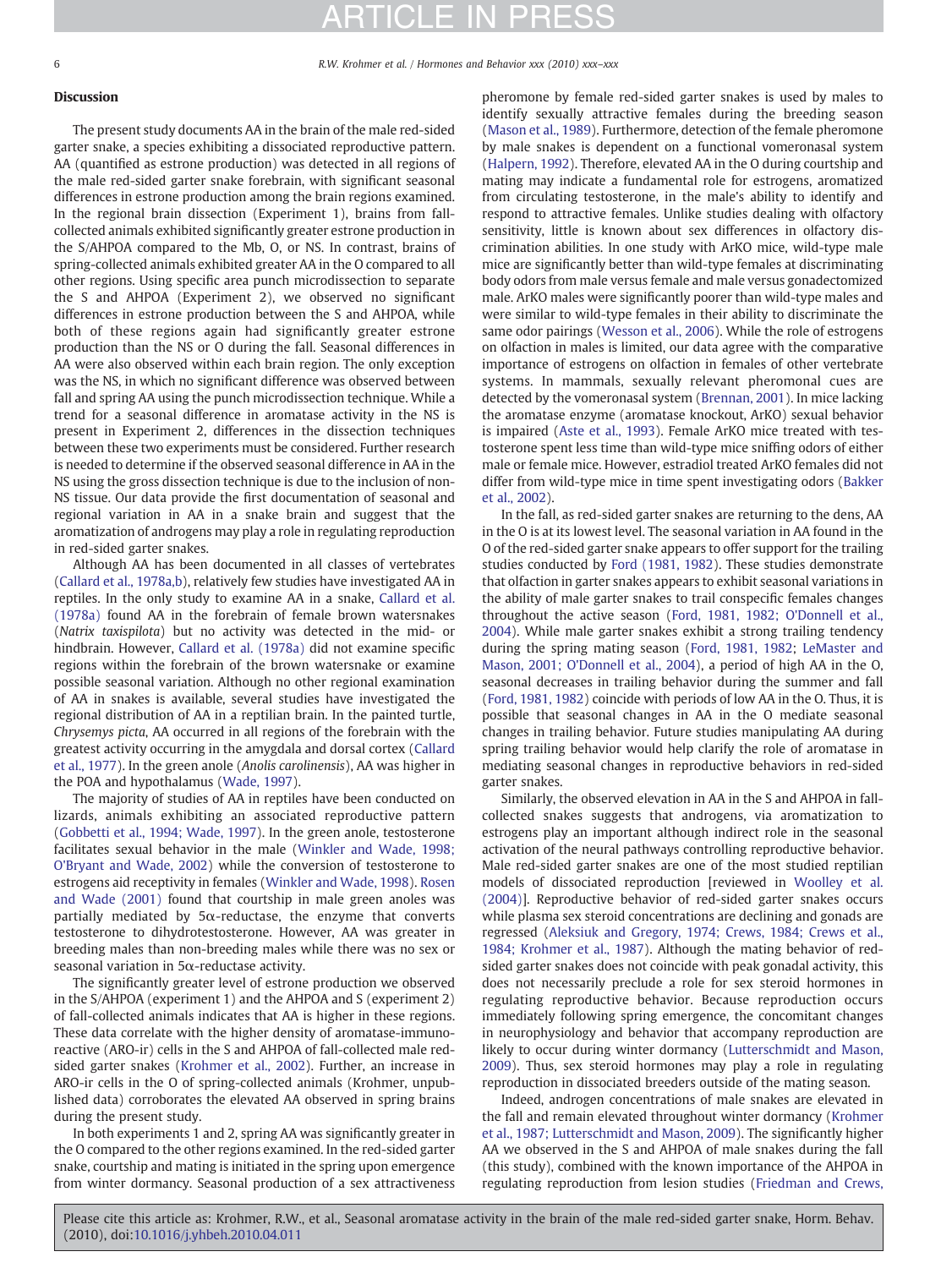R.W. Krohmer et al. / Hormones and Behavior xxx (2010) xxx-xxx

<span id="page-6-0"></span>1985b; Krohmer and Crews, 1987a), suggests that aromatization of androgens to estrogens in the POA during the fall is important to reproduction. These results are particularly important because the only known stimulus capable of initiating courtship behavior in the red-sided garter snake is a prolonged period of low temperature exposure (Camazine et al., 1980; Garstka et al., 1982; Bona-Gallo and Licht, 1983; Whittier et al., 1987). Further research is necessary to examine how aromatization of androgens during the fall and winter dormancy period, in combination with low temperature exposure, function in inducing the changes in neuroanatomy and neurophysiology necessary to elicit spring reproductive behavior. Such studies would significantly advance our understanding of how reproduction is regulated in animals exhibiting a dissociated reproductive strategy.

#### Acknowledgments

We would like to thank M.R. Parker for assistance with statistical analyses. We also wish to acknowledge D. Baleckaitis for his much appreciated assistance in the lab. The assay substrate (Androstene-4 ene, 17-dione, [1,2,6,7<sup>3</sup>H]) was provided by Amersham Pharmacia Biotech, Piscataway, NJ. This study was supported by grants from the Center for Educational Progress and the Dean's Fellowship, Saint Xavier University.

#### Appendix A. Supplementary data

Supplementary data associated with this article can be found, in the online version, at doi[:10.1016/j.yhbeh.2010.04.011](http://dx.doi.org/10.1016/j.yhbeh.2010.04.011).

#### References

- Aleksiuk, M., Gregory, P.T., 1974. Regulation of seasonal mating behavior in Thamnophis sirtalis parietalis. Copeia 1974, 681–689.
- Aste, N., Panzica, G.C., Aimar, P., Viglietti-Panzica, C., Foidart, A., Balthazart, J., 1993. Implications of testosterone metabolism in the control of the sexually dimorphic nucleus of the quail preoptic area. Brain Res. Bull. 99, 601–611.
- Bakker, J., Honda, S., Harada, N., Balthazart, J., 2002. The aromatase knock-out mouse provides new evidence that estradiol is required during development in the female for the expression of sociosexual behaviors in adulthood. J. Neurosci. 22, 9104–9112.
- Balthazart, J., Taziaux, M., Holloway, K., Ball, G.F., Cornil, C., 2009. Behavioral effects of brain-derived estrogens in birds. Trends Comp. Endocrinol. Neurobiol.: Ann. N.Y. Acad. Sci. 1163, 31–48.
- Balthazart, J., 1989. Steroid metabolism and the activation of social behavior. In: Balthazart, J. (Ed.), Advances in Comparative and Environmental Physiology, Vol 3. Springer Verlag, Berlin, pp. 105–159.
- Balthazart, J., Adkins-Regan, E., 2002. Sexual differentiation of brain and behavior in birds. In: Pfaff, D.W., Arnold, A.P., Etgen, A.M., Fahrbach, S.E., Rubin, R.T. (Eds.), Hormones, Brain and Behavior, Vol 2. Academic Press, San Diego, pp. 223–301.
- Ball, G.F., Balthazart, J., 2004. Hormonal regulation of brain circuits mediating male sexual behavior in birds. Physiol. Behav. 83, 329–346.
- Ball, G.F., Balthazart, J., 2002. Neuroendocrine mechanisms regulating reproductive cycles and reproductive behavior in birds. In: Pfaff, D.W., Arnold, A.P., Etgen, A.M., Fahrbach, S.E., Rubin, R.T. (Eds.), Hormones Brain and Behavior, Vol 2. Academic Press, San Diego, pp. 649–798.
- Baum, M.J., 2003. Activational and organizational effects of estradiol on male behavioral neuroendocrine function. Scand. J. Psychol. 44, 213–220.
- Beck, L.A., Wade, J., 2009a. Effects of estradiol, sex and season on estrogen receptor alpha mRNA expression and forebrain morphology in adult green anole lizards. Neurosci. 160, 577–586.
- Beck, L.A., Wade, J., 2009b. Morphology and estrogen receptor alpha mRNA expression in the developing green anole forebrain. J. Exp. Zool. 311, 162–171.
- Beck, L.A., O'Bryant, E.L., Wade, J., 2008. Sex and seasonal differences in morphology of limbic forebrain nuclei in the green anole lizard. Brain Res. 127, 68–75.
- Bona-Gallo, A., Licht, P., 1983. Effect of temperature on sexual receptivity and ovarian recrudescence in the garter snake, Thamnophis sirtalis parietalis. Herpetologica 39, 173–182.
- Brennan, P.A., 2001. The vomeronasal system. Cell. Mol. Life Sci. 58, 546–555.
- Callard, G.V., 1983. Androgen and estrogen actions in the vertebrate brain. Am. Zool. 23, 607–620.
- Callard, G.V., Petro, Z., Ryan, K.J., 1977. Identification of aromatase in the reptilian brain. Endocrinology 100, 1214–1218.
- Callard, G.V., Petro, Z., Ryan, K.J., 1978a. Phylogenetic distribution of aromatase and other androgen-converting enzymes in the central nervous system. Endocrinology 103, 2283–2290.
- Callard, G.V., Petro, Z., Ryan, K.J., 1978b. Conversion of androgen to estrogen and other steroids in the vertebrate brain. Am. Zool. 18, 511–523.
- Camazine, B., Garstka, W., Tokarz, R., Crews, D., 1980. Effects of castration and androgen replacement on male courtship behavior in the red-sided garter snake (Thamnophis sirtalis parietalis). Horm. Behav. 14, 358–372.
- Canick, J.A., Ryan, K.J., 1976. Cytochrome p-450 and the aromatization of 16α hydroxytestosterone and androstenedione by human placental microsomes. Mol. Cell. Endocrinol. 6, 105–109.
- Cherry, J.A., Basham, M.E., Weaver, C.E., Krohmer, R.W., Baum, M.J., 1990. Ontogeny of the sexually dimorphic male nucleus in the preoptic/anterior hypothalamus of ferrets and its manipulation by gonadal steroids. J. Neurobiol. 21, 844–847.
- Crews, D., 1984. Gamete production, sex steroid secretion and mating behavior uncoupled. Horm. Behav. 18, 21–28.
- Crews, D., Silver, R., 1985. Reproductive physiology and interactions in non-mammalian vertebrates. In: Alder, N., Pfaff, D.W., Goy, R.W. (Eds.), Handbook of Behavioral Neurobiology, Vol. 7. Plenum, New York, pp. 101–182.
- Crews, D., 1991. Tran-seasonal action of androgen in the control of spring courtship in male red-sided garter snakes. Proc. Natl. Acad. Sci. 88, 3545–3548.
- Crews, D., Camazine, B., Diamond, M., Mason, R., Tokarz, R., Gastka, W.R., 1984. Hormonal independence of courtship behavior in the male garter snake. Horm. Behav. 18, 29–41.
- Foidart, A., Reid, J., Absil, P., Yoshimura, N., Harada, N., Balthazart, J., 1995. Critical reexamination of the distribution of aromatase-immunoreactive cells in the quail forebrain using antibodies raised against human placental aromatase and against the recombinant quail, mouse or human enzyme. J. Chem. Neuroant. 8, 267–282.
- Ford, N.B., 1981. Seasonality of pheromone trailing behavior in two species of garter snake, Thamnophis (Colubridae). Southwest. Nat. 26, 385–388.
- Ford, N.B., 1982. Species specificity of sex pheromone trails of sympatric and allopatric garter snakes (Thamnophis). Copeia 1982, 10–13.
- Friedman, D., Crews, D., 1985a. Role of the anterior hypothalamus-preoptic area in the regulation of courtship behavior in the male Canadian red-sided garter snake (Thamnophis sirtalis parietalis): intracranial implantation experiments. Horm. Behav. 19, 122–136.
- Friedman, D., Crews, D., 1985b. Role of the anterior hypothalamus-preoptic area in the regulation of courtship behavior in the male Canadian red-sided garter snake (Thamnophis sirtalis parietalis): lesion experiments. Behav. Neurosci. 99, 942–949.
- Garstka, W.R., Camazine, B., Crews, D., 1982. Interaction of behavior and physiology during the annual reproductive cycle of the red-sided garter snake (Thamnophis sirtalis parietalis). Herpetologica 38, 104–123.
- Gobbetti, A., Zerani, M., DiForce, M.M., Botte, V., 1994. Relationships among GnRH, substance P, prostaglandins, sex steroids and aromatase activity in the brain of the male lizard Podarcis sicula sicula during reproduction. J. Rep. Fert. 101, 523–529.
- Gonçalves, D., Saraiva, J., Teles, M., Teodósio, R., Canário, A.V.M., Oliveira, R.F., 2009. Brain aromatase mRNA expression in two populations of the peacock blenny Salaria pavo with divergent mating systems. Horm. Behav. 57, 155–161.
- Halpern, M., 1980. The telencephalon of snakes. In: Ebbesson, S.O.E. (Ed.), Comparative Neurology of the Telencephalon. Plenum Press, New York, pp. 257–295.
- Halpern, M., 1992. Nasal chemical senses in reptiles: structure and function. In: Gans, C., Crews, D. (Eds.), Biology of the Reptilia. Physiology E: Hormones, Brain, and Behavior, Vol 18. University of Chicago Press, pp. 423–523.
- Halpern, M., Morrell, J., Pfaff, D.W., 1982. Cellular <sup>3</sup>H-testosterone localization in the brains of garter snakes: an autoradiographic study. Gen. Comp. Endocrinol. 46, 221–224.
- Ingle, D., Crews, D., 1985. Vertebrate neuroethology: definitions and paradigms. Ann. Rev. Neurosci. 8, 457–494.
- Krohmer, R.W., Baum, M.J., 1989. Effects of sex, intrauterine position, and androgen manipulation on the development of the brain aromatase activity in fetal ferrets. J. Neuroendocrinol. 1, 265–271.
- Krohmer, R.W., Crews, D., 1987a. Temperature activation of courtship behavior in the male red-sided garter snake (Thamnophis sirtalis parietalis): role of the anterior hypothalamus-preoptic area. Behav. Neurosci. 101, 228–236.
- Krohmer, R.W., Crews, D., 1987b. Facilitation of courtship behavior in the male redsided garter snake (Thamnophis sirtalis parietalis) following lesions to the septum or nucleus sphericus. Physiol. Behav. 40, 759–765.
- Krohmer, R.W., Grassman, M., Crews, D., 1987. Annual reproductive cycle in the male red-sided garter snake, Thamnophis sirtalis parietalis: field and laboratory studies. Gen. Comp. Endocrinol. 68, 64–75.
- Krohmer, R.W., Bieganski, G.J., Baleckaitis, D.D., Harada, N., Balthazart, J., 2002. Distribution of aromatase immunoreactivity in the forebrain of red-sided garter snakes at the beginning of the winter dormancy. J. Chem. Neuroant. 23, 59–71.
- LeMaster, M.P., Mason, R.T., 2001. Evidence for a female sex pheromone mediating male trailing behavior in the red-sided garter snake, Thamnophis sirtalis parietalis. Chemoecology 11, 149–152.
- LeMaster, M.P., Mason, R.T., 2002. Variation in a female sexual attractiveness pheromone controls male mate choice in garter snakes. J. Chem. Ecol. 28, 1269–1285.
- Licht, P., 1984. Reptiles. In: Lamming, G.E. (Ed.), Marshall's Physiology of Reproduction, Vol 1. Reproductive Cycles of Vertebrates. Livingstone, Edinburgh, UK, pp. 206–282.
- Lowry, O.H., Rosenbrough, N.J., Farr, A.L., Randall, R.J., 1951. Protein measurement with Folin phenol reagent. J. Biol. Chem. 193, 265–275.
- Lutterschmidt, D.I., Mason, R.T., 2009. Endocrine mechanisms mediating temperatureinduced reproductive behavior in red-sided garter snakes (Thamnophis sirtalis parietalis). J. Exp. Biol. 212, 3108–3118.
- Mason, R.T., Fales, H.M., Jones, T.H., Pannell, L.K., Chinn Jr., J.W., Crews, D., 1989. Sex pheromones in garter snakes. Science 245, 290–293.
- Mason, R.T., Jones, T.H., Fales, H.M., Pannell, L.K., Crews, D., 1990. Characterization, synthesis, and behavioral responses to the sex attractiveness pheromone of the redsided garter snake (Thamnophis sirtalis parietalis). J. Chem. Ecol. 16, 2353–2369.